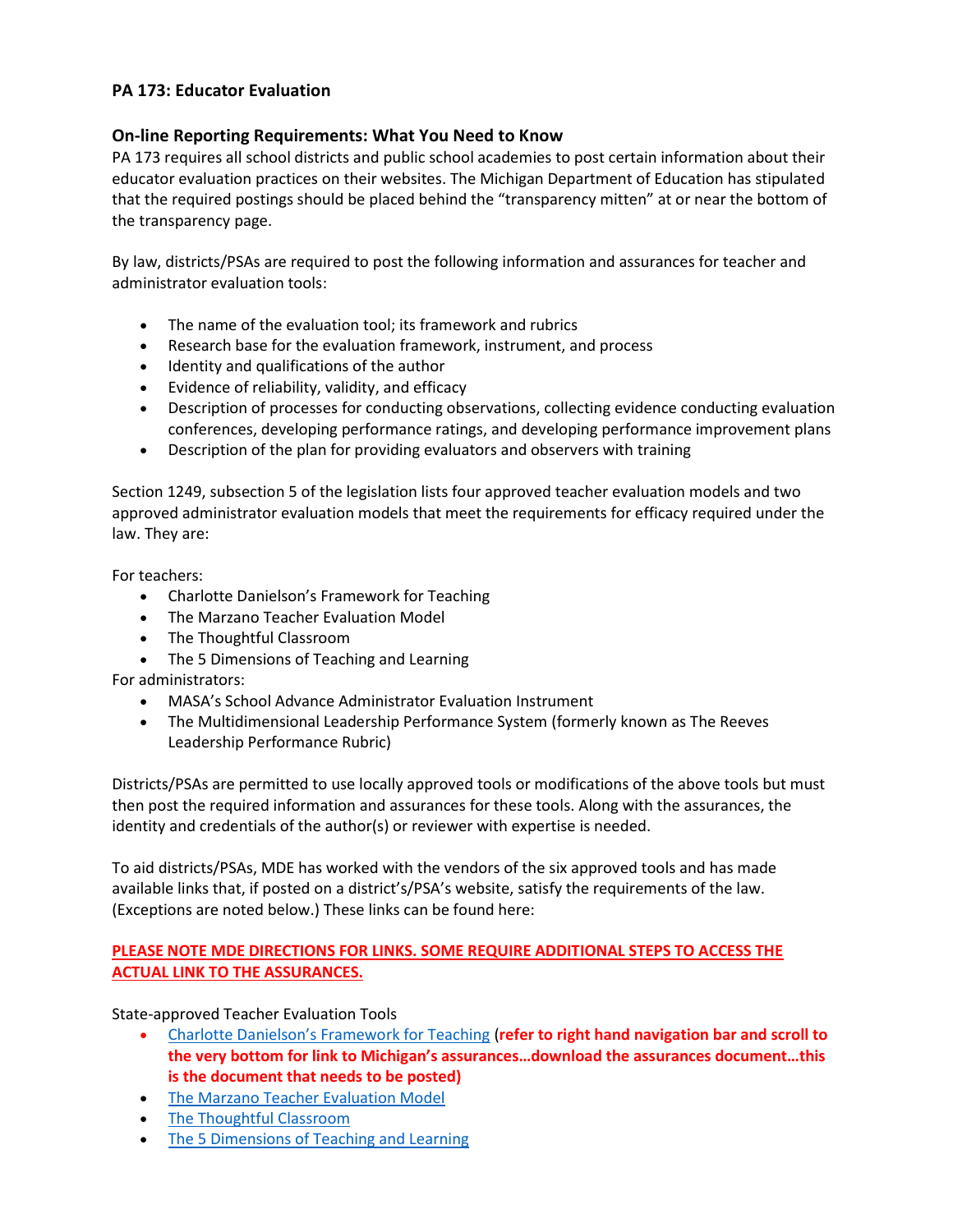State-approved Administrator Evaluation Tools

- MASA's School Advance Administrator Evaluation Instrument (must complete on-line request to access assurances link.)
- Multidimensional Leadership Performance System (formerly known as Reeves Leadership Performance Rubric) (Click on red "Postings and Assurances" button…complete and post that document.)

For other models or modified models, MDE has provided templates districts can use to post their assurances. Those templates can be found here:

- Michigan Educator Evaluation Postings and Assurances, Teacher Evaluation Tool: Blank Template for District-Approved Tool
- Michigan Educator Evaluation Postings and Assurances, Administrator Evaluation Tool: Blank Template for District-Approved Tool

Please note that the MASB Superintendent Evaluation tool has not been approved by MDE. A link to their assurances, however, can be found here: http://masb.org/postingrequirements

### Required Posting for: LEA Evaluation Process and LEA Training Plan

MDE has determined that if posted correctly, four of these six links satisfy all of the requirements to meet the letter of the law, including the description of the process used for evaluations and the training plan because they are included in the links as the generalized processes and training requirements. The exceptions are Marzano and the Multidimensional Leadership System (Reeves). The information in the Marzano link refers to an "accompanying district document" for that information and the former Reeves model is missing the information on training. Districts will need to add this information to their website posting.

While posting these links (with the exceptions above) meets compliance, MDE recommends that districts also post a more localized document describing their evaluation processes and their training plans.

Here are some examples where districts have incorporated localized evaluation process and training plans into their on-line postings:

http://www.westottawa.net/wp-content/uploads/2014/06/West-Ottawa-Evaluations-for-Teachers-and-Administrators.pdf

http://www.godfrey-lee.org/uploads/6/1/2/2/6122679/teacher\_evaluation\_disclosures.pdf

https://www.munetrix.com/app\_assets/docs/school\_transparency/Process%20for%20Teacher%20Evalu ations%20-%20LCS-1154-1481650528-3752.pdf